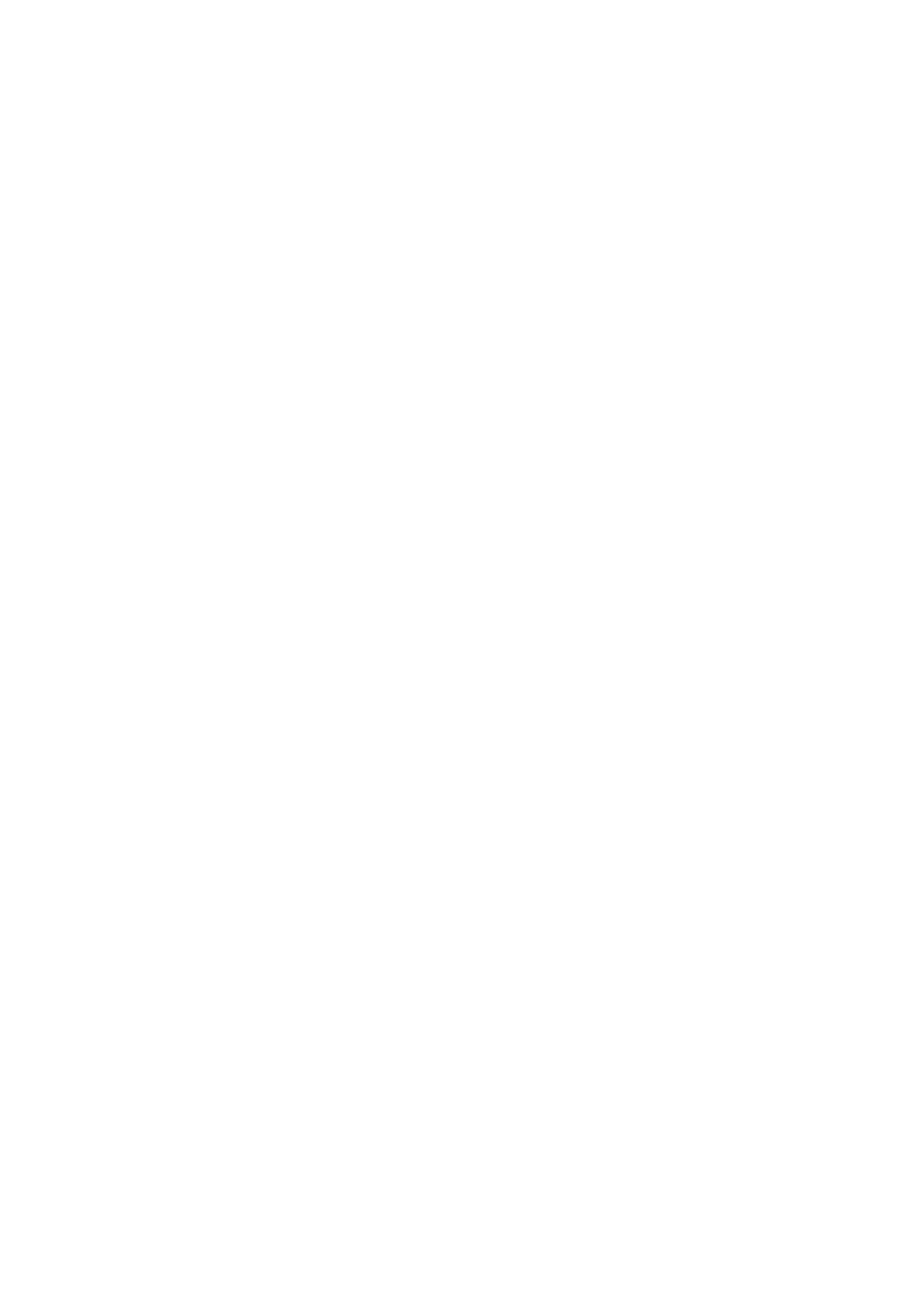Ξ,

# **CITY OF COCKBURN**

# **MINUTES OF SPECIAL COUNCIL MEETING HELD ON TUESDAY, 29 MAY 2001 AT 7:00 P.M.**

#### **PRESENT:**

#### **COUNCIL MEMBERS**

| Mr S. Lee            | Mayor        |
|----------------------|--------------|
| Mr R. Graham         | Deputy Mayor |
| Mrs V. Oliver        | Councillor   |
| Mr M. Reeve-Fowkes - | Councillor   |
| Mrs N. Waters        | Councillor   |
| Mr I. Whitfield      | Councillor   |
| Mrs S. Rennie        | Councillor   |
| Mr A. Edwards        | Councillor   |
| Mr L. Humphreys      | Councillor   |
| Mr K. Allen          | Councillor   |
|                      |              |

### **IN ATTENDANCE**

| Mr R. Brown         |                | <b>Chief Executive Officer</b>          |
|---------------------|----------------|-----------------------------------------|
| Mr D. Green         | $\blacksquare$ | <b>Director Community Services</b>      |
| Mr S. Hiller        | $\blacksquare$ | Director, Planning & Development        |
| Mr L. Cetinic-Dorol | $\sim$         | Admin. Support/Resource Officer         |
| Mrs B. Pinto        |                | Secretary, Finance & Corporate Services |
| Mr C. Ellis         |                | <b>Communications Manager</b>           |

# **1138. (AG Item 1) DECLARATION OF OPENING**

The Presiding Member declared the meeting open at 7.31 pm.

# **1139. (AG Item 2) APPOINTMENT OF PRESIDING MEMBER (IF REQUIRED)**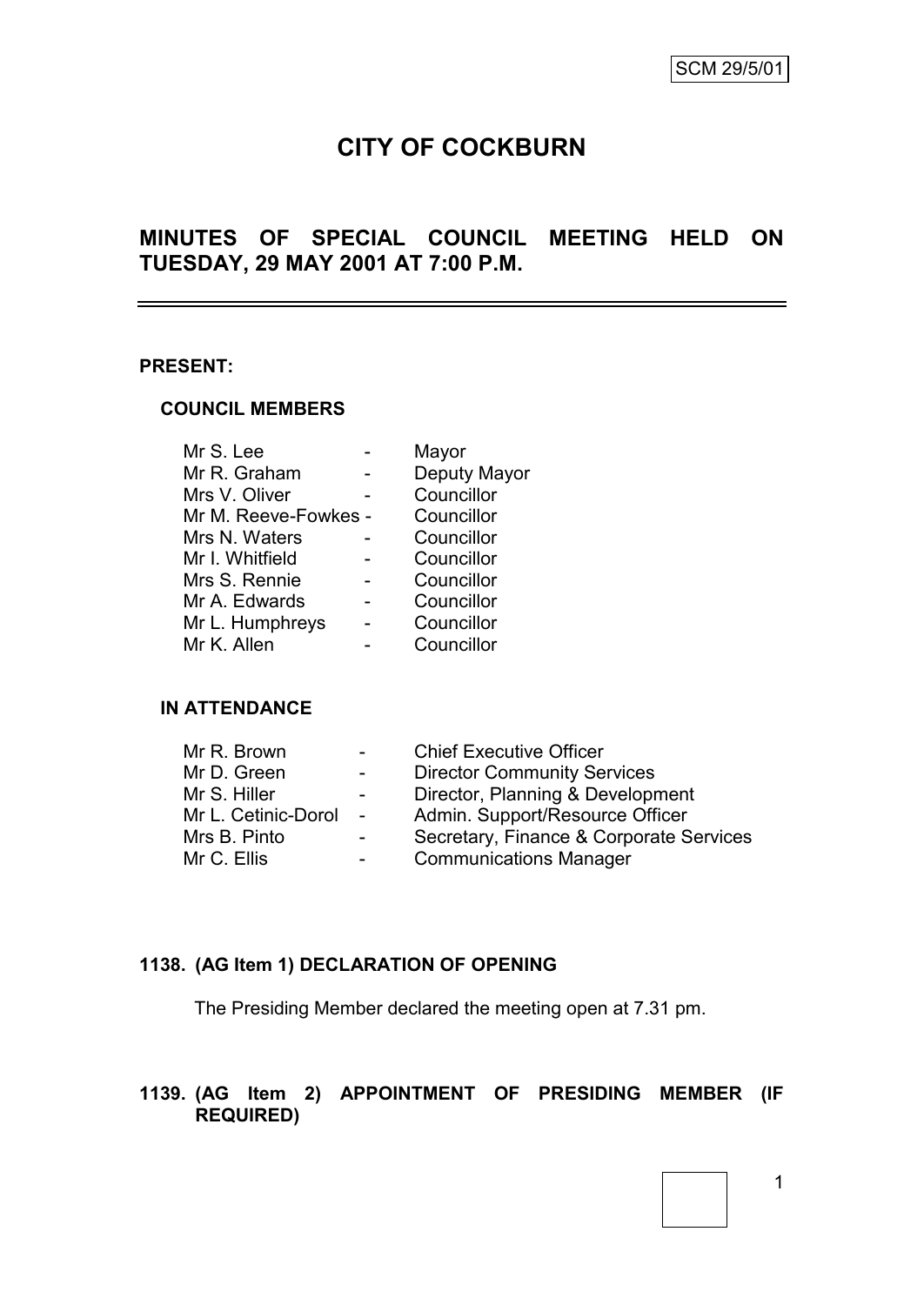**1140. (AG Item 3) DISCLAIMER (Read aloud by Presiding Member)**

Members of the public who attend Council Meetings, should not act immediately on anything they hear at the Meetings, without first seeking clarification of Council's position. Persons are advised to wait for written advice from the Council prior to taking action on any matter that they may have before Council.

## **1141. (AG Item ) (scm1\_5\_2001) - PUBLIC QUESTION TIME**

Mayor Lee read aloud the questions and the responses provided in reply to a letter from Mr Colin Crook, ratepayer of the district:

Q.1 Please advise who the Council Officers were who provided the "expertise" in order to keep the cost of Lot 21 at \$220,000 when the original Valuer General's assessment was \$295,000?

Was it ethical that Council resources should be used to provide a \$75,000 "discount" to a private club at the expense of all other ratepayers? Whose interests were these officers working for?

A1. No officers provided the expertise. The valuation was provided by the Valuer General.

There was no discount, the sale was in accordance with the Valuer Generals valuation of 13th May 1998.

- Q2. Who signed the Sale Agreement on behalf of the Council (ie the citizens of Cockburn) which agreed that the sale price of Lot 21 would remain at the same valuation (ie \$10 per metre<sup>2</sup>) that it was back in pre-1996 days? Was it ethical to deny the City (ie the citizens of Cockburn) a fair return on the sale of one of its assets?
- A2. The agreement was signed by the Mayor of the day and the Chief Executive Officer in accordance with the Council decision to sell the land at the Valuer Generals valuation.
- Q3. If the total area of Lot 14 was valued at approximately \$1 million (ie \$10/metre) in 1994, what is the approximate value at today's prices and how much have the citizens of Cockburn "lost" on a total development which they never asked for, and is unnecessary even at this time for general recreation. In other words why didn't the Council in the interests of the wider community and the financial interests of the City sell all or part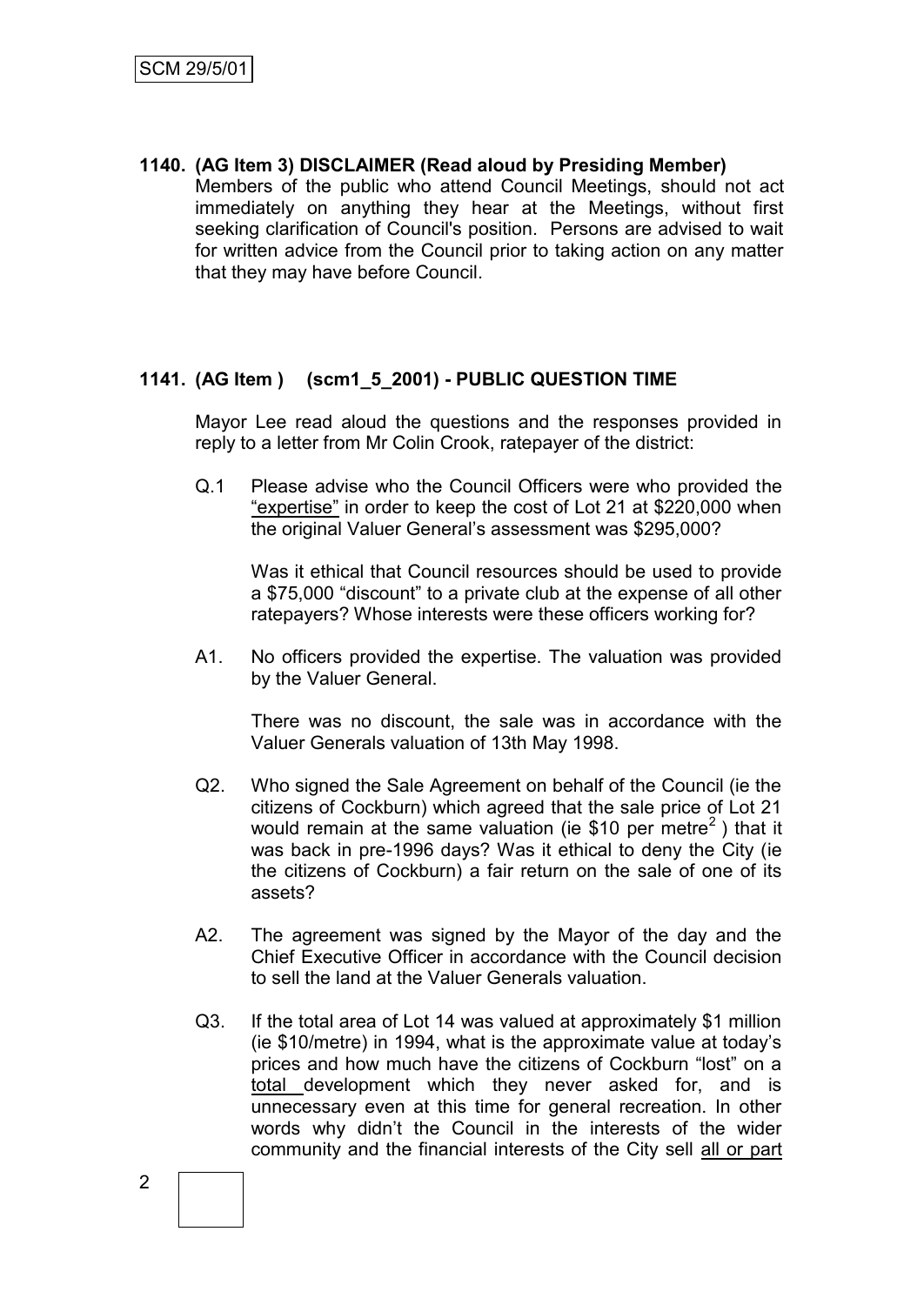of Lot 14 to the highest bidder?

- A3. The current value is not known. The Council of the day reserved the land for the Western Australian Croation Association. It was a decision that the Council of the day made on the value that was put on it at that time and put a legal agreement place for sale.
- Q4. Who advised the Council that it was in order to sell Lot 21 to the W.A.C.A. when it had not been surveyed?
- A4. No one advised Council to sell Lot 21 to the W.A.C.A. without the Lot being surveyed. This land is not yet sold and an Offer and Acceptance was made after the land was surveyed.

**Mr Joe Branco,** representing the North Lake Residents Association. He stated although the community encouraged the sport and the culture of the WACA, they objected to the area that is proposed to be used in relation to the environment and also the potential cost to the community. He asked a series of questions, as follows:

- Q1. Has a letter been received from the Minister, stating that the joint proponentship was agreed to?
- A1. Mayor Lee responded that a letter was received from Mr Bernard Bowen, Chairman of the EPA under delegated authority from the Minister.
- Q2. The remainder of Lot 14 which is still under the ownership of Council – there are concerns that to develop Lot 14 into three playing fields will cost \$667,000. It is the community's belief that this should be determined on the need. Who determines that need, as the remainder of Lot 14 is attached to the contract of sale?
- A2. Mayor Lee replied that Council will determine that subject to a demonstrated need within the community and will also be subject to future Budget constraints.
- Q3. What happens if the community loses its Elected Members who are here and a new Council is elected, which puts the community again at risk of up to \$667,000 of ratepayers money?
- A3. Mayor Lee responded that it is hard to predict what the future will be in regard to that issue.
- Q4. How could the community and ratepayers be assured that a petition that is put forward as a legal document would not be left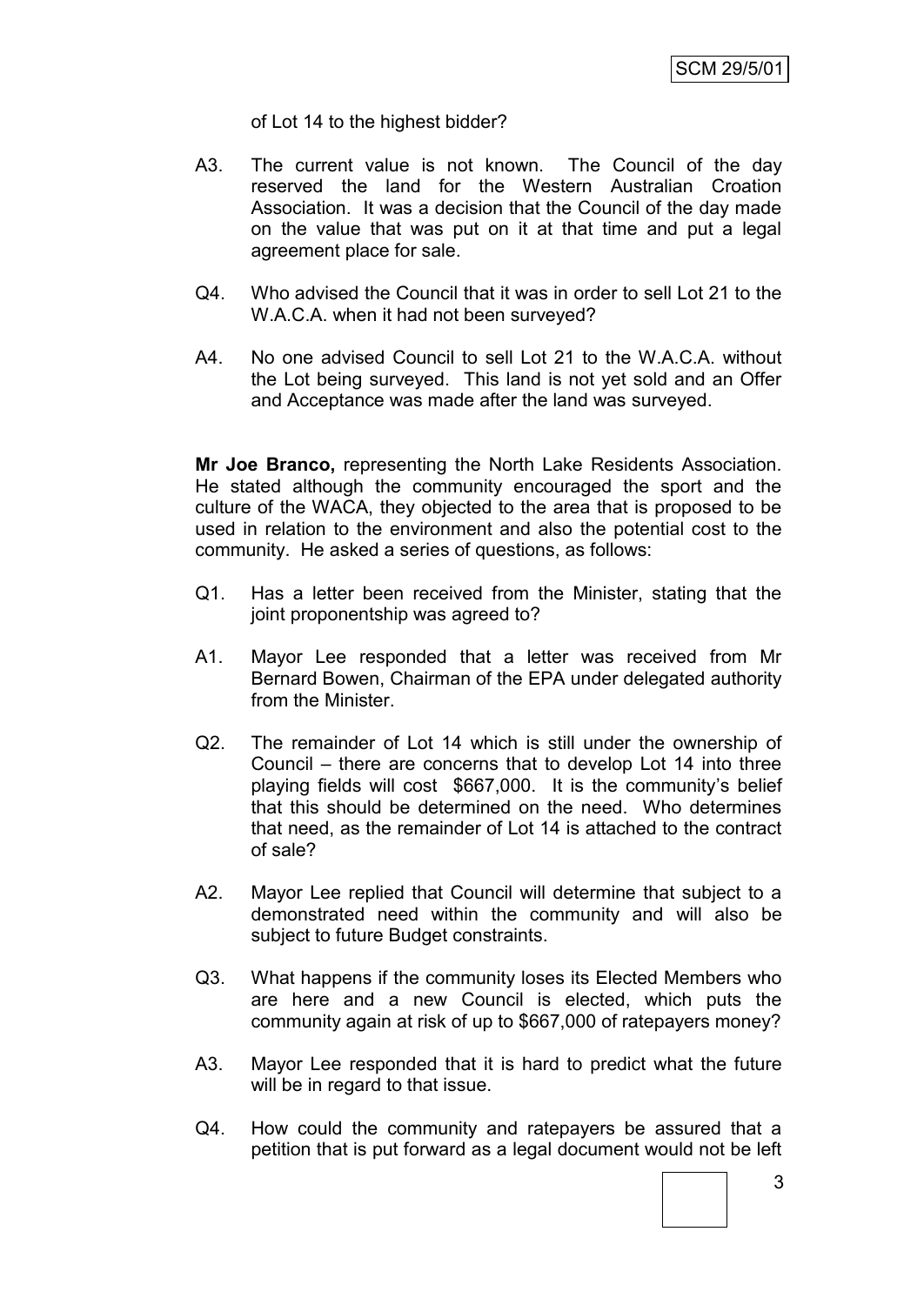out from being submitted to the EPA along with the other submissions for whatever project it may be? How can we be guaranteed by this Council that this incident will not happen again?

- A4. Mayor Lee replied that this Council will do the best for the community.
- Q5. How did the 27 submissions for the project get to the EPA before the petition was presented?
- A5. Administration Support/Research Officer responded that the petition together with the submissions was considered by the EPA.
- Q6. Why did the Officer-In-Charge of this project correspond with the Minister for Environment before the issue was presented to Council and approval was given?
- A6. Mayor Lee replied that it is a staff matter and not at liberty to discuss the issue, but he was advised by the Chief Executive Officer that action had been taken with regard to this matter.

Mr Branco finally requested Council to defer the matter until such issues were dealt with, and the community has had some response to all issues raised tonight.

**Ms Felicity McGeorge**, resident of Bibra Lake spoke regarding the wetlands. She requested Council to take responsibility for the protection of the wetlands in the district.

**Mr Rex Sallur**, ratepayer of Cockburn also spoke in relation to the wetlands in the district. He asked why are the wetlands still be abused? He raised concerns on the level of algae bloom in Bibra Lake. He mentioned that this was actually quite toxic. He stated that if no action is taken now to rectify the problem, the lakes would rapidly deteriorate, thus destroying the wetlands around Cockburn. He strongly objected to any more development taking place around wetlands, and urged Council to replace the buffers surrounding these wetlands.

# **1142. (AG Item 8.1) (scm1\_5\_2001) - PURPOSE OF MEETING**

The purpose of the meeting is to determine Council's position with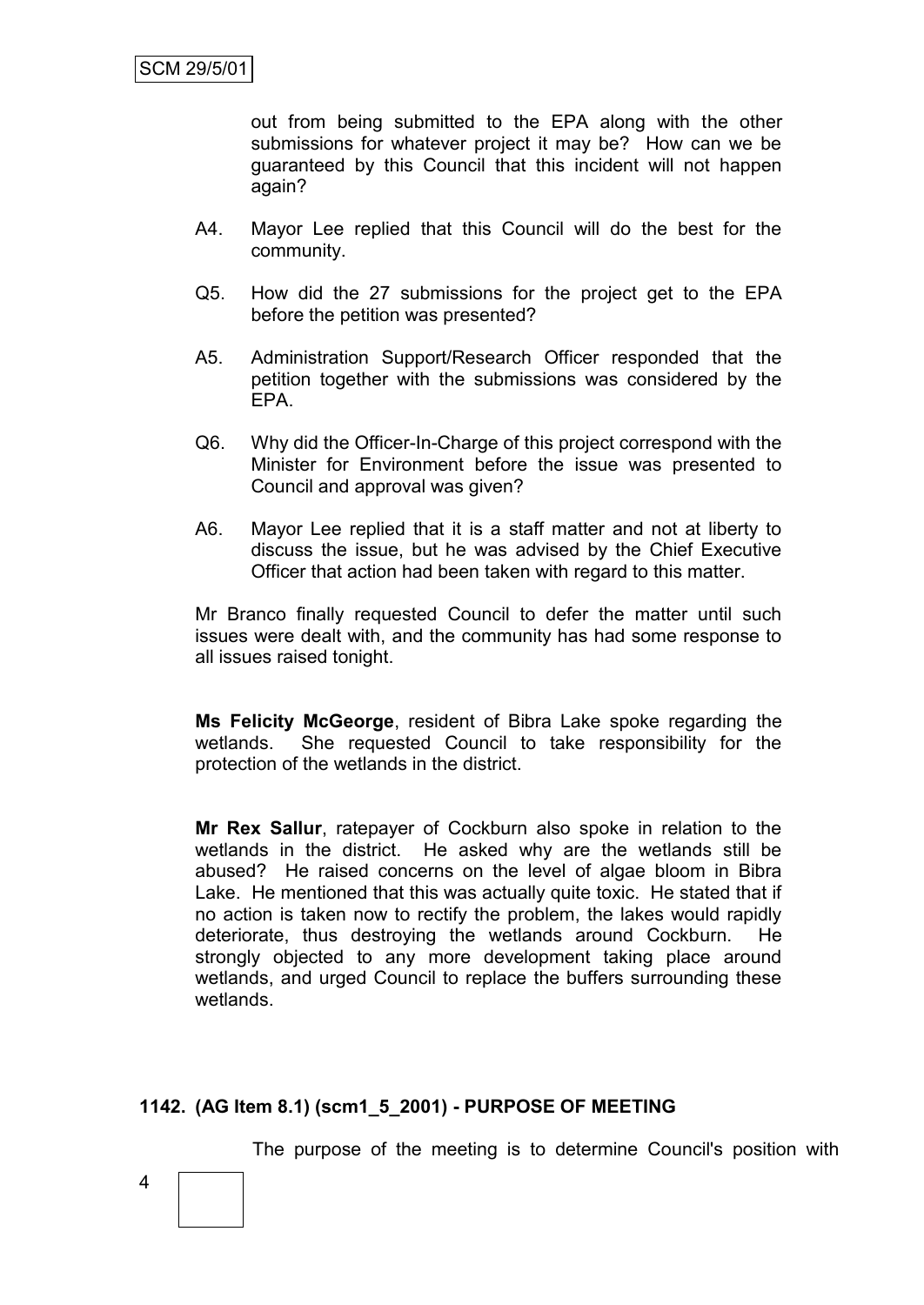regard to land dealings and development of soccer and recreation facilities proposed for the former Lot 14 Progress Drive, Bibra Lake.

### **1143. (AG Item 9.1) (scm1\_5\_2001) - SOCCER AND RECREATION DEVELOPMENT - LOT 14 PROGRESS DRIVE, BIBRA LAKE (ASSESSMENT # 1076) - CHANGE OF PROPONENTS (1100231) (LJCD)**

#### **RECOMMENDATION**

That Council note the letter dated 26 April 2001 received from Mr Bernard Bowen, Chairman of the Environmental Protection Authority which states that the City of Cockburn and the WA Croatian Association (Inc.) are now joint proponents for Lot 14 Progress Drive project.

### **COUNCIL DECISION**

MOVED Clr Waters SECONDED Clr Whitfield that Council note the letter dated 26 April 2001 received from Mr Bernard Bowen, Chairman of the Environmental Protection Authority which states that the City of Cockburn and the WA Croatian Association (Inc.) are now joint proponents for the Lot 14 Progress Drive project.

**CARRIED 10/0**

### **Explanation**

There was a minor amendment with the insertion of the word *the* before Lot 14 Progress Drive project.

### **Background**

The issue of proponency for this project had been understood to be a joint responsibility between the City of Cockburn and the WA Croatian Association (Inc.) (WACA), since correspondence received in 1998 from the (then) Minister for Environment indicated that, it was more appropriate for the WACA to be installed as joint proponents with Council, as the City is retaining ownership of Lot 22 and the residue of Lot 14.

However, following further discussions with staff of the Department for Environmental Protection (DEP), it was confirmed that the 1998 correspondence did not formally appoint Council and the WACA as joint proponents, but merely suggested it would be a more appropriate arrangement than having Council as sole proponent, which was officially the case, even though the intent of Council decisions made subsequent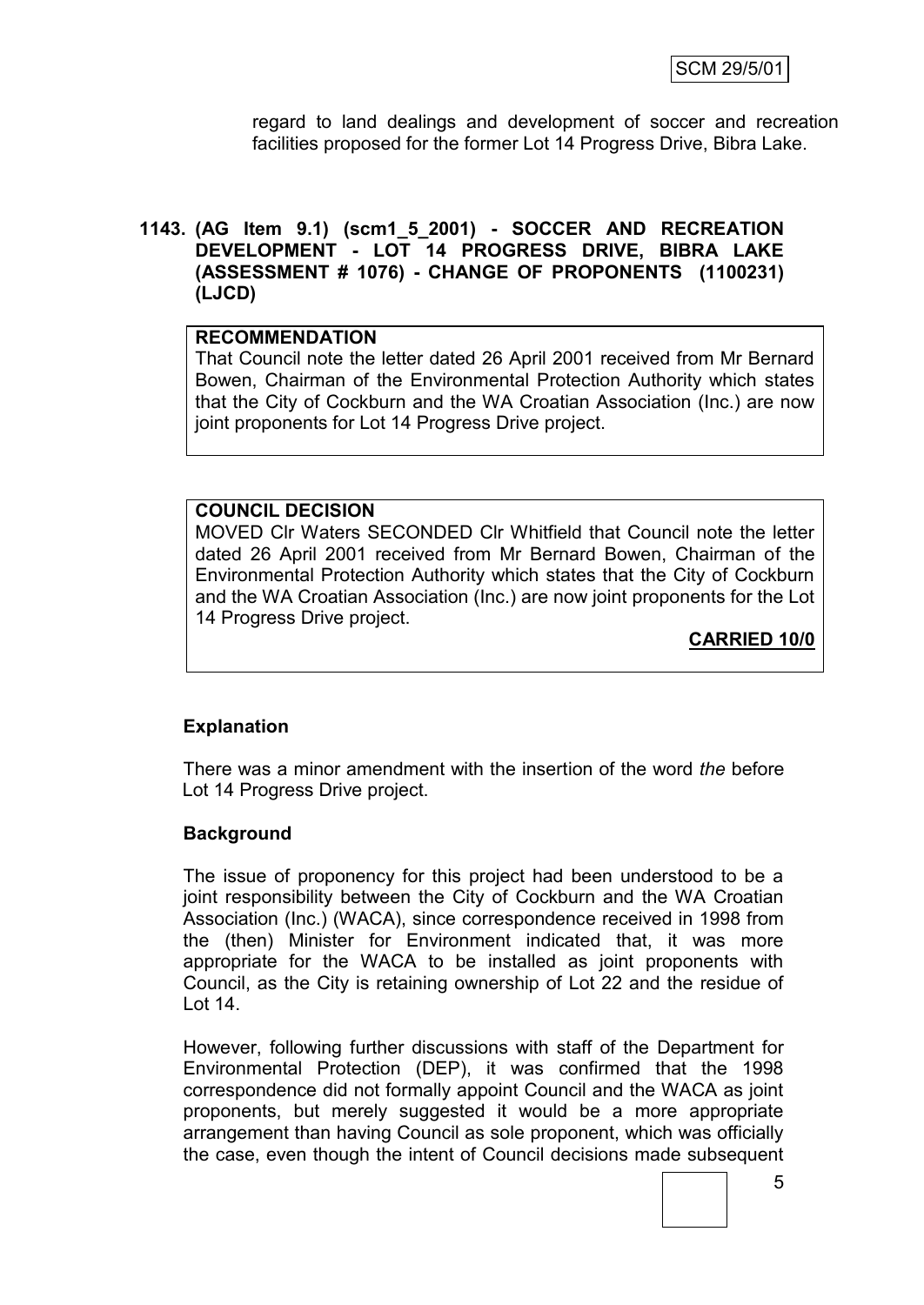to the Minister's advice was to formally install both parties as joint proponents.

Consequently, Council wrote to the DEP on 6 March 2001, to have this position clarified. Again, further discussion took place between officers of Council and the DEP in an endeavour to expedite the process. During these discussions, it was mentioned that the Minister for the Environment may require some evidence of the WACA's stability and financial capacity prior to allowing the WACA to be installed as joint proponent.

As a courtesy, Council conveyed this information to the WACA, the response to which was a request from the WACA for Council to provide further details of this requirement.

Subsequently, Council wrote again to the DEP, with a further request that any necessary requirements to be met which would enable the joint proponency to proceed, be conveyed to Council.

### **Submission**

N/A

### **Report**

The Chairman of the Environmental Protection Authority by letter dated 26 April 2001 replied to Council's request stating that the City of Cockburn sole proponentship had been revoked, and that the WA Croatian Association (Inc.) and Council are now jointly responsible for the project.

### **Strategic Plan/Policy Implications**

Key Result Area *Managing Your City* refers.

### **Budget/Financial Implications**

N/A

# **Implications of Section 3.18(3) Local Government Act, 1995**

Nil.

# **1144. (AG Item 9.2) (scm1\_5\_2001) - LOT 14 PROGRESS DRIVE - WA CROATIAN ASSOCIATION (INC.) (1100231) (LJCD)**

### **RECOMMENDATION**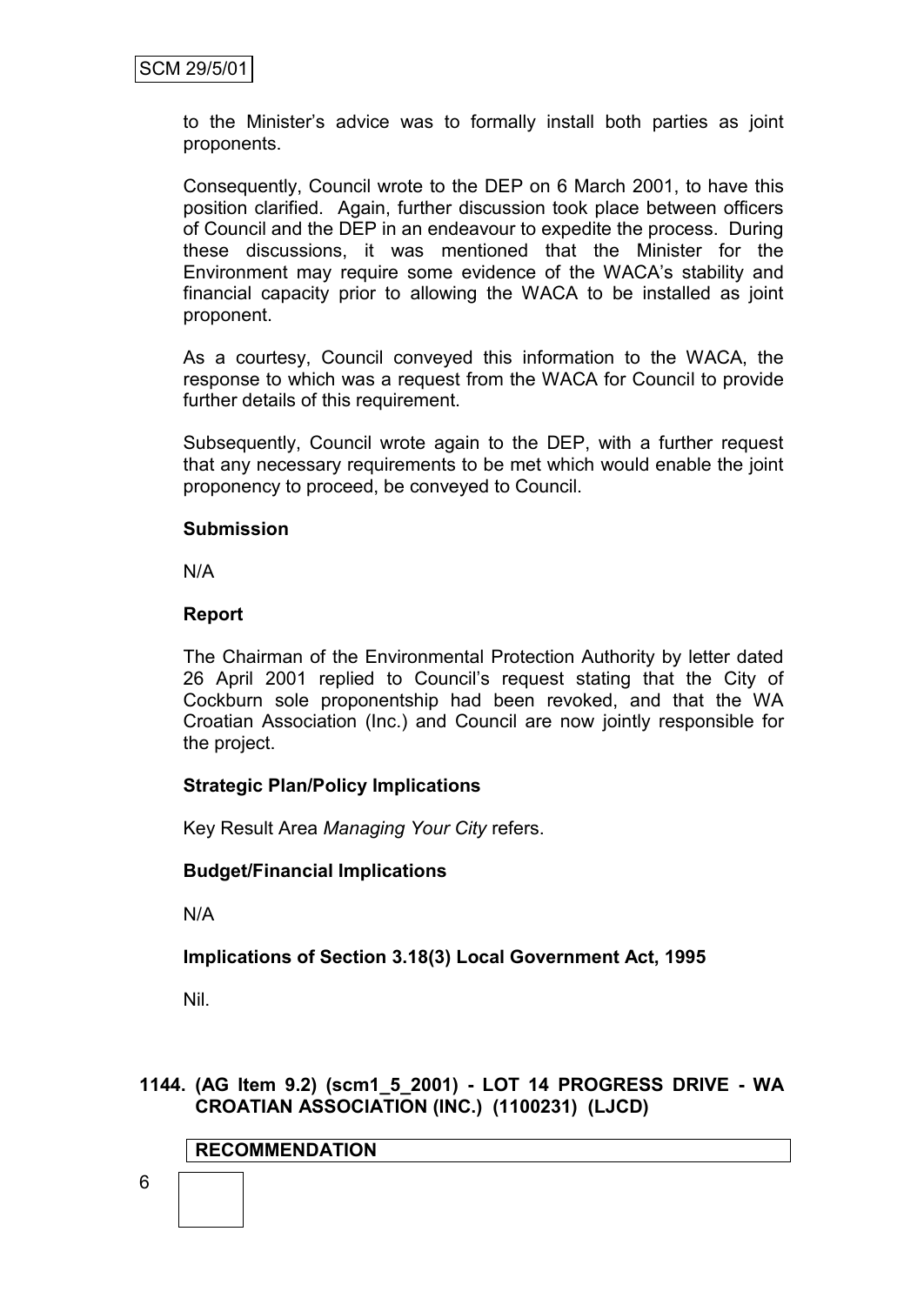# That Council:

- (1) implement the necessary action to finalise the sale of Lot 21 Progress Drive, Bibra Lake to the WA Croatian Association (Inc.) in accordance with the Contract of Sale prepared by Council's Solicitors:
- (2) advise the WA Croatian Association (Inc.) that:
	- 1. Council holds an amount of \$33,315, being the balance of the works contribution the Association paid to Council, of which \$6,115 is refundable, whilst the remaining balance of \$27,200 is to be held in case there is a need to service the bank guarantee relating to the sewerage condition of subdivision.
	- 2. Council requires a formal Development Application to be approved prior to the commencement of any works occurring on Lot 21 relative to the construction of the clubroom facilities;
	- 3. Council requires a formal Lease Agreement to be approved by Council prior to the commencement of any works to develop the soccer playing facilities on Lot 22.
	- 4. Council's decision is based on the independent review of the process undertaken by Council since the commencement of the project, which indicates that community/Council concerns relevant to potential environmental and financial impacts of the project can be adequately managed with minimal or no exposure of public (Council) funds being at risk because of noncompliance with the environmental commitments on the development. And
	- 5. Council does not intend to provide any additional funding towards the development of Lots 21 and 22, other than that which formed the initially adopted Business Plan prepared by Council and including those minor adjustments recommended as a result of the independent review.

# **COUNCIL DECISION**

MOVED Clr Reeve-Fowkes SECONDED Clr Rennie that Council, bound by the decision of a previous Council:

(1) implement the necessary action to finalise the sale of Lot 21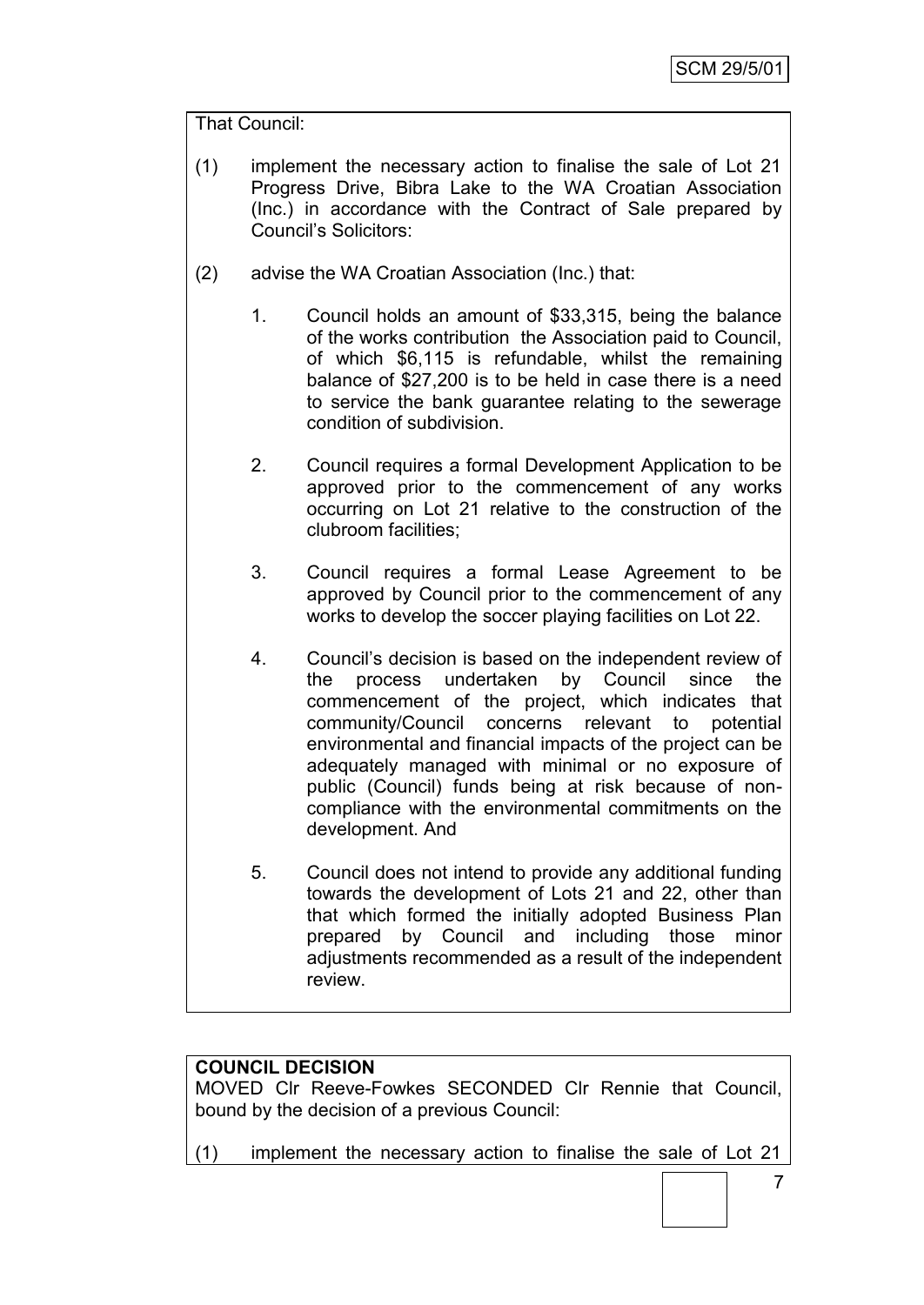Progress Drive, Bibra Lake to the WA Croatian Association (Inc.) in accordance with the Contract of Sale prepared by Council's Solicitors:

- (2) advise the WA Croatian Association (Inc.) that:
	- 1. Council holds an amount of \$33,315, being the balance of the works contribution the Association paid to Council, of which \$6,115 is refundable, whilst the remaining balance of \$27,200 is to be held in case there is a need to service the bank guarantee relating to the sewerage condition of subdivision.
	- 2. Council requires a formal Development Application to be approved prior to the commencement of any works occurring on Lot 21 relative to the construction of the clubroom facilities;
	- 3. Council requires a formal Lease Agreement to be approved by Council prior to the commencement of any works to develop the soccer playing facilities on Lot 22.
	- 4. Council's decision is based on the independent review of the process undertaken by Council since the commencement of the project, which indicates that community/Council concerns relevant to potential environmental and financial impacts of the project can be adequately managed with minimal or no exposure of public (Council) funds being at risk because of noncompliance with the environmental commitments on the development; and
	- 5. Council does not intend to provide any additional funding towards the development of Lots 21 and 22, other than that which formed the initially adopted Business Plan prepared by Council and including those minor adjustments recommended as a result of the independent review.

#### **AMENDMENT TO MOTION**

MOVED Mayor Lee SECONDED Clr Rennie that:

5. Council does not intend to provide any additional funding towards the development of Lots 21 and 22, other than that which formed the initially adopted Business Plan prepared by Council and including those minor adjustments recommended as a result of the independent review.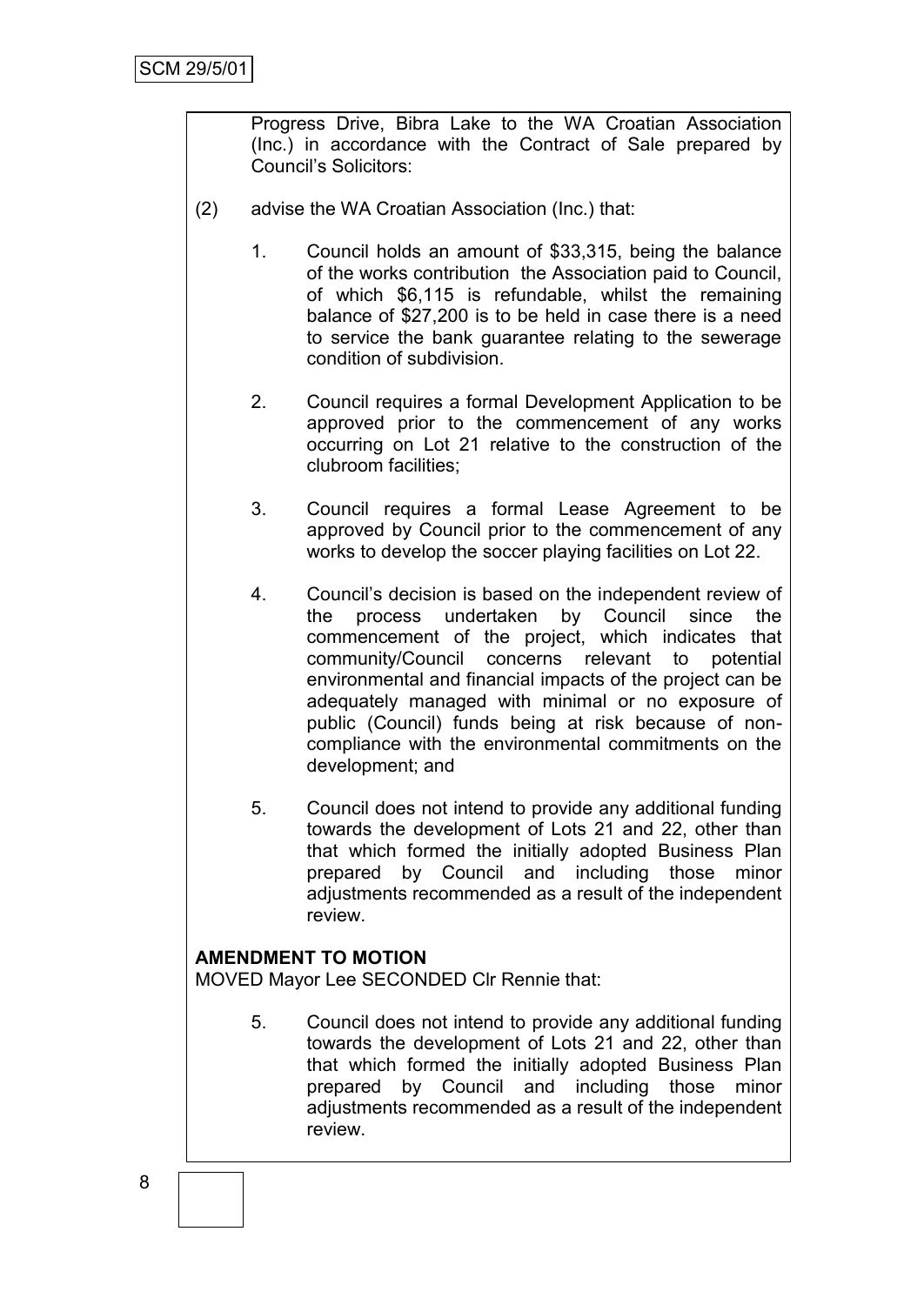#### and

The total Council expenditure for the project will not exceed \$236,834 which is made up of previous expenditure of \$64,384 and the Business Plan Budget of \$172,450 plus a stand-alone amount to a maximum of \$3,000 per annum for approximately five(5) years being Council's contribution to the compliance audit costs;

- 6. Council re-iterates its previous decision that facilities and associated infrastructure, identified as future costs of \$667,200 in the Business Plan prepared by Council, will not be considered for construction on Part Lot 14 until Council is satisfied there is a demonstrated need for more community soccer pitches within the City of Cockburn and any development will be subject to budget constraints.
- (3) instruct McLeod & Co that the amount of priority required within the Deed of Covenant between Council and any lending institution to protect Council's interests under the terms of the Contract of Sale inclusive of Ministerial Statement 475 is to be \$50,000.

### **AMENDMENT PUT AND CARRIED 10/0**

# **AMENDED MOTION PUT AS ORIGINAL AND CARRIED 9/1**

### **Explanation**

It was felt that as the present Council is bound by the decision of the previous Council it cannot defer the matter any further. Therefore, It has no option but to go ahead with the project. Most importantly Council is satisfied that it has been able to put in place a number of safeguards.

In relation to the addition of sub-clause (2) point 5, there has been a great deal of confusion over what Council was going to be responsible for, not only for the Elected Members but also the community and that huge costs may be incurred in the future. It seems that there has been an understanding by the WACA that Council would have to be responsible for an unknown amount of funds in the future. Therefore, the amendment clearly outlines what Council sees and recognises as its financial commitment to this project.

Sub-clause (2) point 6 has been amended to clarify any misunderstands that Council was going to make a commitment to a self-supporting loan. It is not the intention of this Council, neither was it the intention of the previous Council, for additional funds to be expended. There would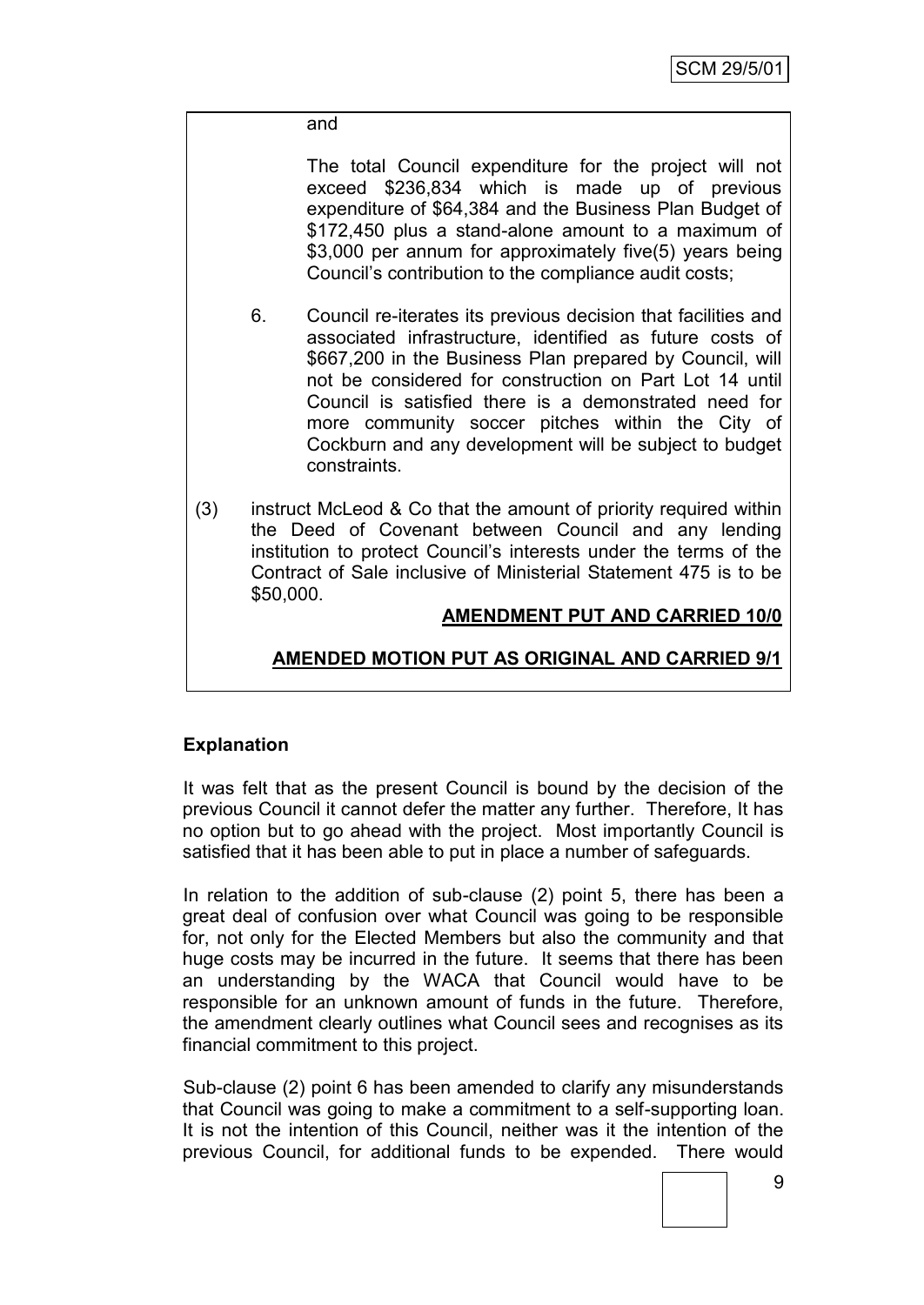have to be a demonstrated need for any additional funds which would have to be to Council's satisfaction in the future.

With regard to Sub-clause (3), it was considered absolutely necessary for a Deed of Covenant to be entered into, should the WACA mortgage Lot 21. In this way the interests of Council are protected, specifically stating the amount of priority required to protect Council's potential exposure to Ministerial Statement 475. On advice from Council's Solicitors, an amount of \$50,000 was considered appropriate.

# **Background**

On the 20 March 2001 Council in relation to this matter adopted the following resolution.

"That Council:

- 1) instruct the Chief Executive Officer not to proceed with settlement of the transfer of land of Lot 14 Progress Drive to the West Australian Croatian Association (WACA), until Council has the opportunity to fully consider community concerns raised in respect to on-going environmental commitments associated with the project; and
- 2) as settlement is due within 120 days of the issue of title, a report based on findings of the independent consultants report, be presented as soon as possible to a future Council meeting addressing such issues as:
- Proponency
- Financial Implications
- Environment Impact
- Legal Implications Placed on Council"

Furthermore, at a meeting Council held with representatives of the WA Croatian Association (Inc.) on the 28 March 2001 the Association presented a letter requesting that Council release \$70,000 of its funds.

### **Submission**

Advice provided by Council's solicitors implies that Council has a legal obligation under the Contract of Sale to proceed with the transfer of Lot 21 Progress Drive, Bibra Lake to the WA Croatian Association (Inc.). Also the sum of \$6,115 can be returned to the Association, as project expenditure commitments have been satisfied, except that amount which is related to the bank guarantee of the sewerage condition of subdivision.

#### **Report**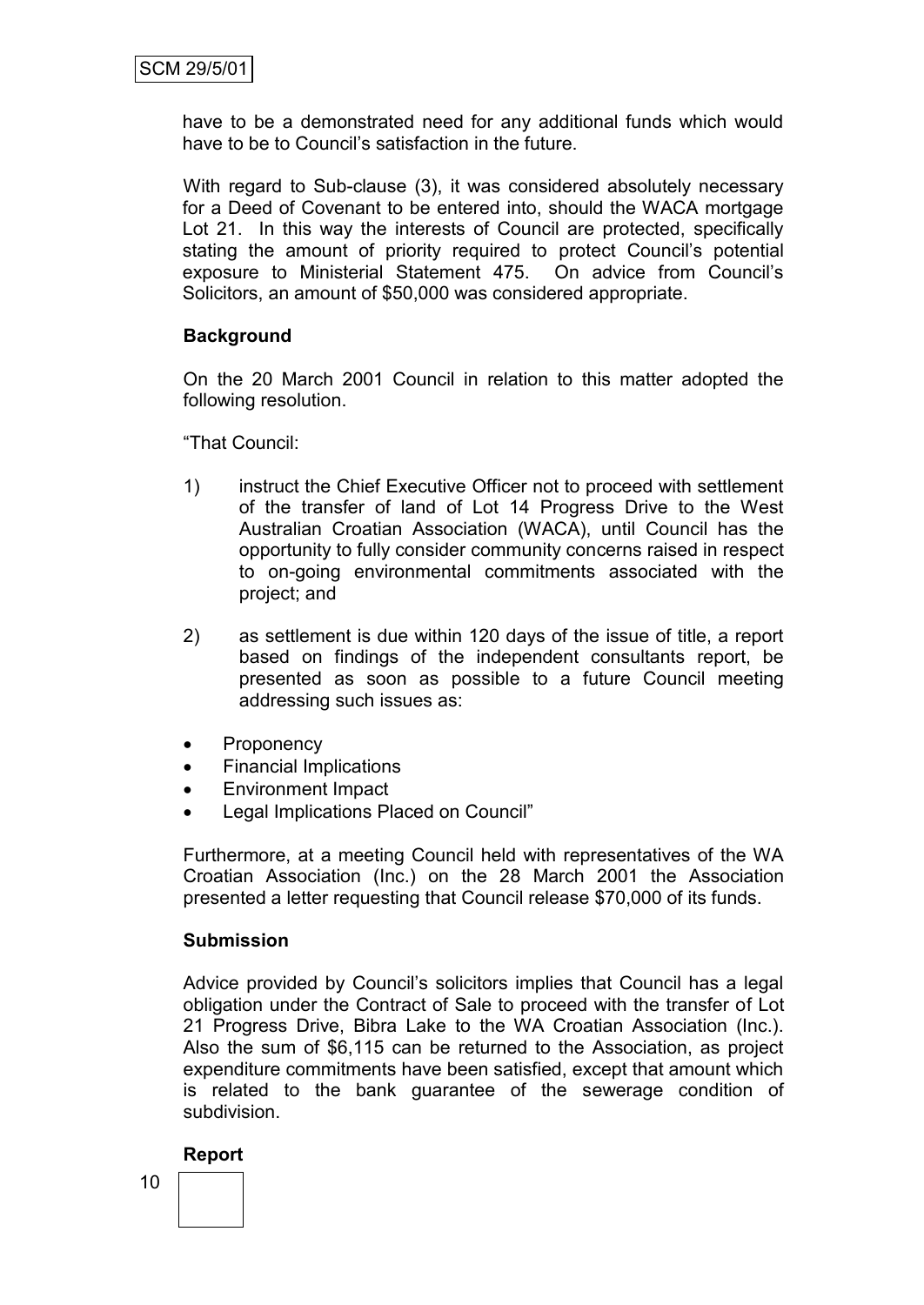The report entitled "Review of Environmental Issues associated with the CER and subsequent Environment Approvals for the 'Soccer and Recreation Development,' Progress Drive, Bibra Lake (Assessment 1076, Statement 475)" prepared by the consulting firm Brown & Root Services Asia Pacific Pty Ltd, has been received by Council. The report addresses the issues raised by Council on the 20 March 2001.

In the opening paragraph of the Summary of the report it states "The development proposed for Lots 21 and 22 Progress Drive, Bibra Lake does not pose any insurmountable environmental difficulties. Providing the proposal is implemented and operated in a manner that is consistent with Statement 475, the risk of unacceptable effects on the adjacent environment is minimal."

Section 1 of the report sets out the terms of reference. Section 2 reviews the environmental commitments established under the Minister's Statement 475, and provides control mechanisms to deal with the issues. It is important to note that the Consultative Environmental Review prepared by Council set out 32 commitments in relation to the project, however the Minister decided to impose only 13 of these commitments.

The issue of proponency has been reported upon and discussed at length, and the report emphasizes that at this point in time Council is the sole proponent for the project, notwithstanding the fact that there was a letter from the Minister, which implied that a joint proponency existed between Council and WACA. It has been revealed that this position is not correct and Council has approached the Department of Environmental Protection to install the WA Croatian Association (Inc.) as a joint proponent to the project. Although no response has yet been received, there is no impediment to Council transferring the environmental commitments to the WA Croatian Association (Inc.) through the Lease for Lot 22, however this does not abdicate Council from its responsibility as the sole proponent of the project, in the meantime. The following table contains the mechanisms in place to provide Council with the required protection and places the burden of responsibility for compliance with the development conditions upon the WA Croatian Association.

| Code          | <b>Description</b>                                   | <b>Control Mechanism</b>                                                                                                                                                                         |  |
|---------------|------------------------------------------------------|--------------------------------------------------------------------------------------------------------------------------------------------------------------------------------------------------|--|
| M4.1/<br>M4.2 | Site Access Plan                                     | Development Approval Process<br>All final plans submitted for the Development<br>Approval must be consistent with the approved<br>Site Plan (as per Appendix B of the Brown and<br>Root report). |  |
| M5.1/<br>M5.2 | Nutrient and<br>Irrigation<br><b>Management Plan</b> | Development Approval Process<br>Should include<br>conditions<br>to to<br>ensure<br>compliance with construction techniques, final                                                                |  |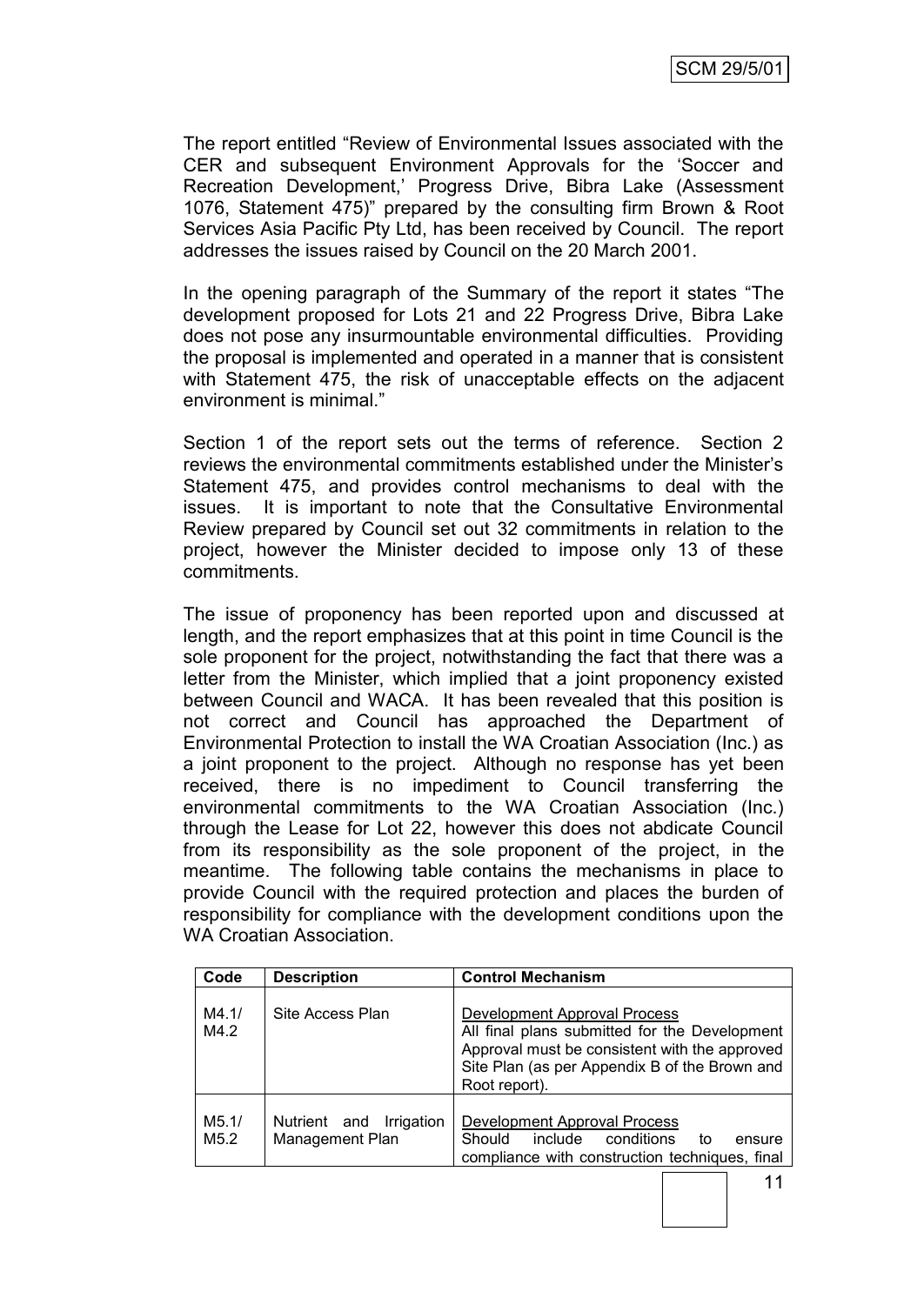|                |                                                           | form and characteristics as described in the<br>NIMP (as per Appendix D of the Brown and<br>Root report).                                                                                                                                                                                                                                                                                                                                                                                                                                                                                                                                                                                                                                                                                                                                                                                                                                                                                                                    |
|----------------|-----------------------------------------------------------|------------------------------------------------------------------------------------------------------------------------------------------------------------------------------------------------------------------------------------------------------------------------------------------------------------------------------------------------------------------------------------------------------------------------------------------------------------------------------------------------------------------------------------------------------------------------------------------------------------------------------------------------------------------------------------------------------------------------------------------------------------------------------------------------------------------------------------------------------------------------------------------------------------------------------------------------------------------------------------------------------------------------------|
|                |                                                           | Lease Conditions<br>Should include conditions to ensure operation,<br>review, monitoring, compliance and reporting<br>are consistent with NIMP requirements (as per<br>Appendix D of the Brown and Root report).<br>Should include a condition to the effect that<br>any detrimental effects on Tappers Lake or<br>Bibra Lake that can be attributed to non-<br>compliance with the criteria in the NIMP shall<br>be remediated by the Lessee.                                                                                                                                                                                                                                                                                                                                                                                                                                                                                                                                                                               |
| M5.3           | Approval to go to Stage<br>2                              | Development Approval Process<br>Should<br>only be supported subject<br>to<br>demonstrated compliance with NIMP criteria<br>for Stage 1.<br>Note: The NIMP would require review and<br>updating to accommodate Stage 2.<br><b>This</b><br>review and associated costs may be passed<br>on to the WACA as a condition of Council<br>allocating funds to proceed to Stage 2.                                                                                                                                                                                                                                                                                                                                                                                                                                                                                                                                                                                                                                                    |
| M <sub>6</sub> | Compliance Auditing<br>Compliance<br>(Project<br>Reports) | <b>Lease Conditions</b><br>Should include conditions requiring<br>the<br>preparation of PCRs within a timeframe<br>suitable for Council to review and approve<br>prior to submission to the DEP to meet<br>reporting timelines.                                                                                                                                                                                                                                                                                                                                                                                                                                                                                                                                                                                                                                                                                                                                                                                              |
| P1:1           | <b>Clearing and Dieback</b>                               | <b>Contract of Sale</b><br>Includes an existing clause stating that the<br>WACA shall comply with the requirements of<br>Ministerial Statement 475.<br>Development Approval Process<br>Should include conditions to:<br>Tag trees to be retained within works<br>areas prior to works on ground;<br>Clearly mark extent of works* prior to<br>$\bullet$<br>works on ground through the use of<br>suitable barriers, fencing, and/or signage;<br>Confine storage, movement and operation<br>$\bullet$<br>of all machinery and other goods to within<br>the area to be cleared;<br>Ensure all goods, vehicles and other<br>equipment brought to site, and leaving the<br>site, are free of soil and plant material; and<br>Ensure any fill material brought to the site<br>is certified as dieback free.<br><b>Lease Conditions</b><br>Should include conditions that are consistent<br>with the Development Approval process. The<br>Lease Conditions should include provision for<br>penalties and any costs associated with |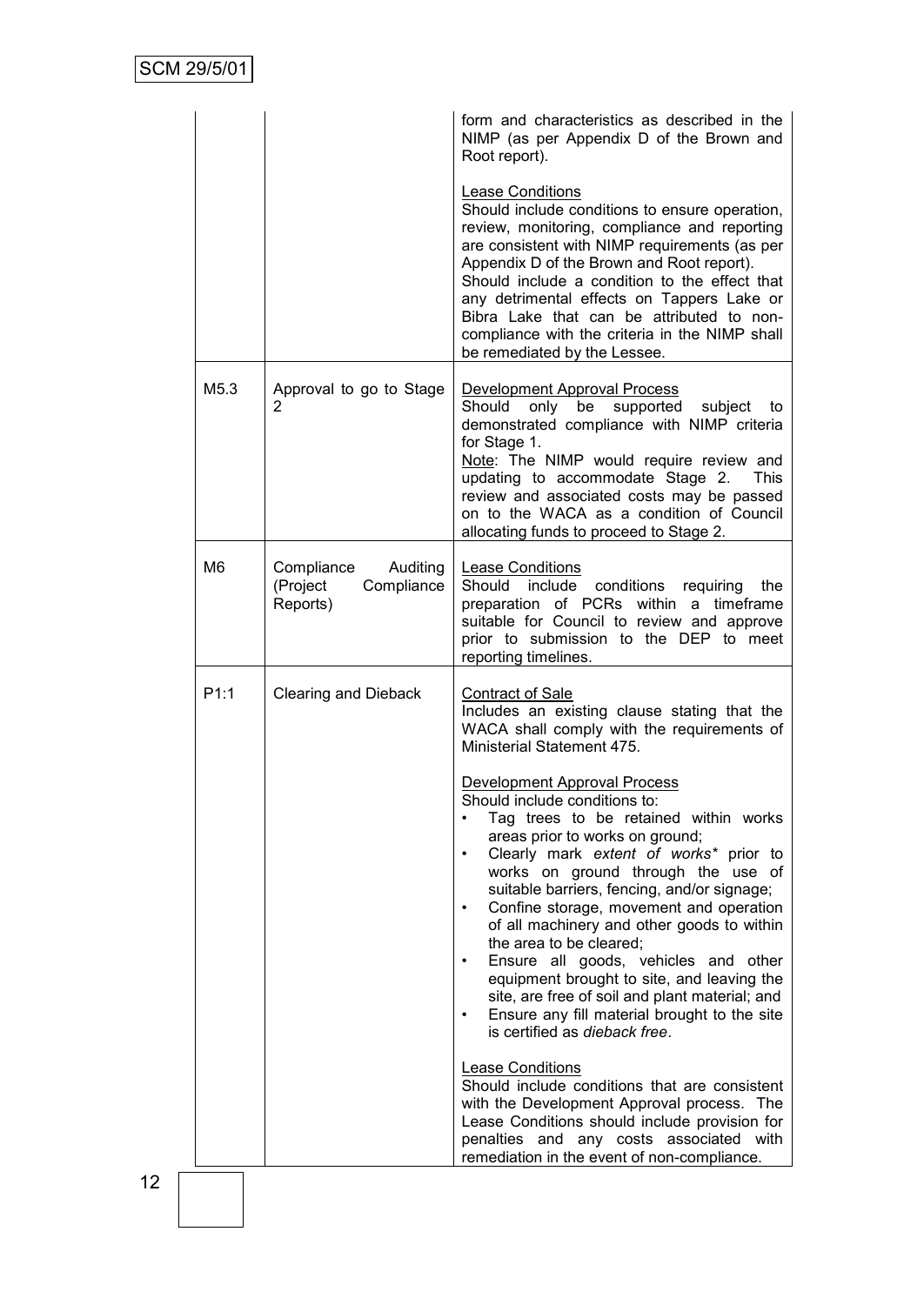| P1.2:1<br>P1.2:2 | Revegetation<br>and<br>Landscape Program                        | <b>Contract of Sale</b><br>Includes an existing clause stating that the<br>WACA shall comply with the requirements of<br>Ministerial Statement 475.                                                                                                                                                                                                                                                                                                                                                                                                                                  |
|------------------|-----------------------------------------------------------------|--------------------------------------------------------------------------------------------------------------------------------------------------------------------------------------------------------------------------------------------------------------------------------------------------------------------------------------------------------------------------------------------------------------------------------------------------------------------------------------------------------------------------------------------------------------------------------------|
|                  |                                                                 | Development Approval Process<br>Should include conditions requiring:<br>Implementation of the Revegetation and<br>Landscape Program approved by the DEP<br>(as per Appendix C of the Brown and Root<br>report);<br>Implementation of the Program as soon as<br>$\bullet$<br>practical following completion of bulk<br>earthworks.<br>Notes regarding seasonal requirements for<br>establishment success; lead time required<br>to pre-order seeds and seedlings to<br>ensure adequate seeds and seedlings are<br>available for planting, should also be<br>included on the approval. |
|                  |                                                                 | <b>Lease Conditions</b><br>Should include conditions consistent with the<br>Development approval. The Lease Conditions<br>should include provision for penalties and any<br>costs associated with remediation in the event<br>of non-compliance.                                                                                                                                                                                                                                                                                                                                     |
| P <sub>2</sub>   | Protection of tortoises -<br>monitoring,<br>signage,<br>fencing | <b>Council Activities</b><br>Erect signs advising of tortoise crossing<br>consistent with advice from CALM.                                                                                                                                                                                                                                                                                                                                                                                                                                                                          |
|                  |                                                                 | Development Approval Process<br>Should include conditions to alter fencing if<br>necessary to address obvious effects on<br>tortoise movements based on advice from<br>CALM.                                                                                                                                                                                                                                                                                                                                                                                                         |
|                  |                                                                 | <b>Council Activities</b><br>Monitor tortoise movements and population<br>during the breeding season to report on any<br>changes in numbers.                                                                                                                                                                                                                                                                                                                                                                                                                                         |
|                  |                                                                 | Lease Conditions<br>Should include conditions that are consistent<br>with the Development approval. The Lease<br>Conditions<br>should<br>include provision<br>for<br>penalties and any costs associated with<br>remediation in the event of non-compliance.                                                                                                                                                                                                                                                                                                                          |
| P <sub>3</sub>   | Rehabilitation<br>of<br>Tappers Lake and part<br>of Bibra Lake  | <b>Contract of Sale</b><br>Includes an existing clause stating that the<br>WACA shall comply with the requirements of<br>Ministerial Statement 475.                                                                                                                                                                                                                                                                                                                                                                                                                                  |
|                  |                                                                 | Development Approval Process<br>conditions<br>Should<br>include<br>to<br>require<br>implementation of the Revegetation<br>and<br>13                                                                                                                                                                                                                                                                                                                                                                                                                                                  |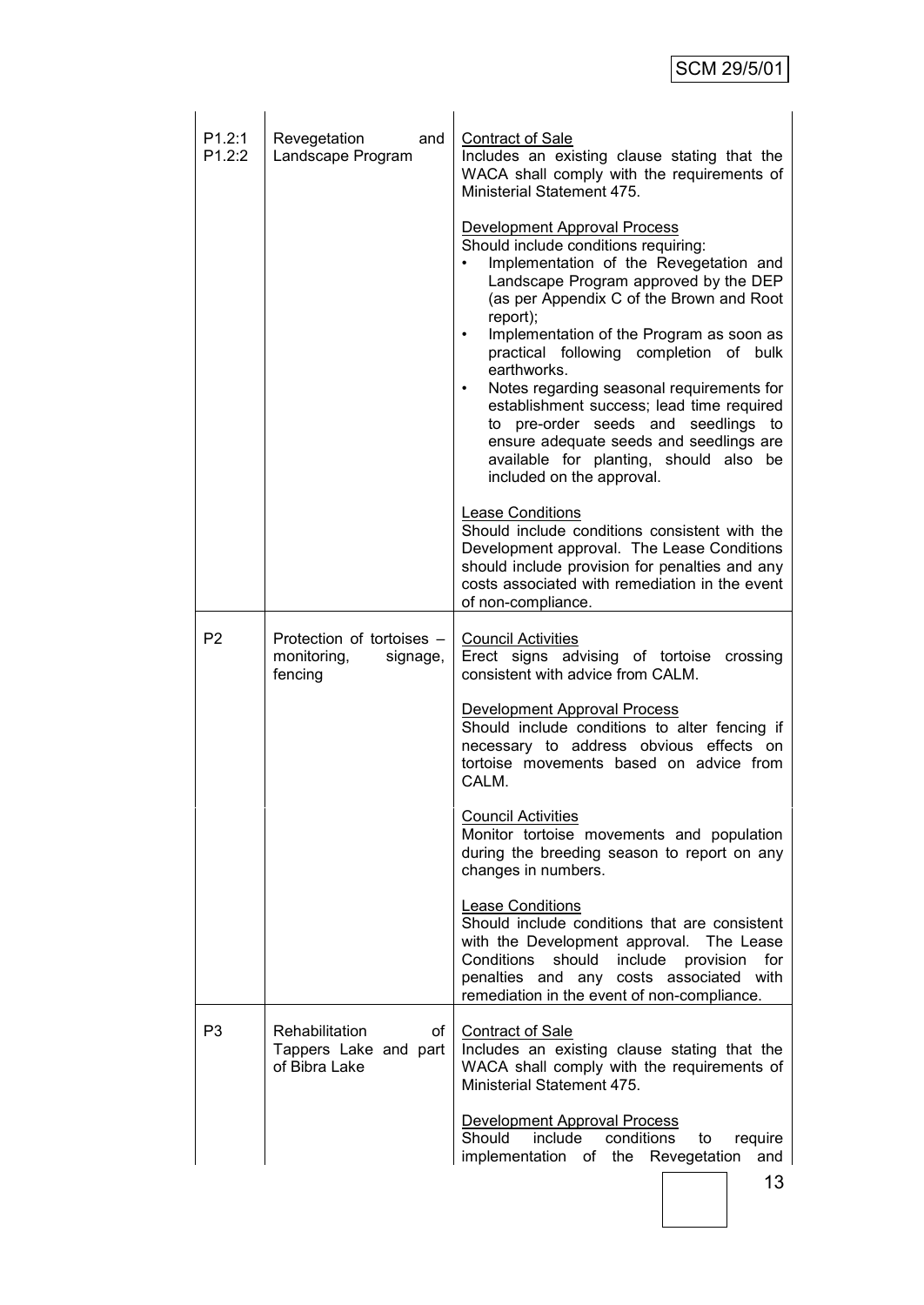|      |                                                            | with<br>Landscape Program consistent<br>requirements under P1.2:2.                                                                                                                                                                                                                                                                                                                                                                                                                                                                                                                                                                                                                                                                                                  |
|------|------------------------------------------------------------|---------------------------------------------------------------------------------------------------------------------------------------------------------------------------------------------------------------------------------------------------------------------------------------------------------------------------------------------------------------------------------------------------------------------------------------------------------------------------------------------------------------------------------------------------------------------------------------------------------------------------------------------------------------------------------------------------------------------------------------------------------------------|
|      |                                                            | Lease Conditions<br>The Lease Conditions should include provision<br>for penalties and any costs associated with<br>remediation activities in the event of non-<br>compliance.<br>Should Council wish to involve WACA in future<br>responsibilities for the development of the<br>remaining portion of Lot 14 (ie. Stage 2) then<br>additional Lease conditions to this effect would<br>be appropriate.<br>Note: It is important to advise DEP of the<br>boundary that defines Stage 1 and 2. The<br>current approval is for both Stages with no<br>clear line between the two.<br>There is a<br>possibility that DEP would expect some of this<br>work to be carried out as part of Stage 1<br>activities when the intent is that this work is<br>tied to Stage 2. |
| P4:1 | Surface<br>drainage<br>to<br>prevent flow to Bibra<br>Lake | <b>Contract of Sale</b><br>Includes an existing clause stating that the<br>WACA shall comply with the requirements of<br>Ministerial Statement 475.                                                                                                                                                                                                                                                                                                                                                                                                                                                                                                                                                                                                                 |
|      |                                                            | Development Approval Process<br>The Development Proposal must include<br>detailed drainage<br>plans supported<br>by<br>correspondence from WRC specifically stating<br>that WRC believe the proposed drainage plans<br>are consistent with Commitment P4:1.                                                                                                                                                                                                                                                                                                                                                                                                                                                                                                         |
| P8:1 | Midges                                                     | <b>Lease Conditions</b><br>Should include a condition to ensure any<br>proposed night time activities are consistent<br>with the City of Cockburn's Integrated Midge<br>Control Strategy.                                                                                                                                                                                                                                                                                                                                                                                                                                                                                                                                                                           |
| P8:2 | of<br>Maintenance<br>vegetation                            | <b>Lease Conditions</b><br>Should<br>include<br>condition<br>requiring<br>a<br>monitoring and management of landscaped<br>and revegetated areas under the Revegetation<br>and Landscaping program are maintained in<br>an appropriate condition. Reporting would be<br>via the PCR prepared annually.                                                                                                                                                                                                                                                                                                                                                                                                                                                               |
| P9:1 | Surface<br>drainage<br>to<br>contain water on site.        | Development Approval Process<br>The Development Proposal must include<br>detailed<br>drainage<br>plans<br>including<br>correspondence from WRC specifically stating<br>that WRC believe the proposed drainage plans<br>are consistent with Commitment P9:1.                                                                                                                                                                                                                                                                                                                                                                                                                                                                                                         |
| P9:2 | Amendments in swales                                       | Development Approval Process<br>Should include a condition to ensure swales<br>soils consistent with removal of<br>include<br>nutrients (ie: PRI >10).                                                                                                                                                                                                                                                                                                                                                                                                                                                                                                                                                                                                              |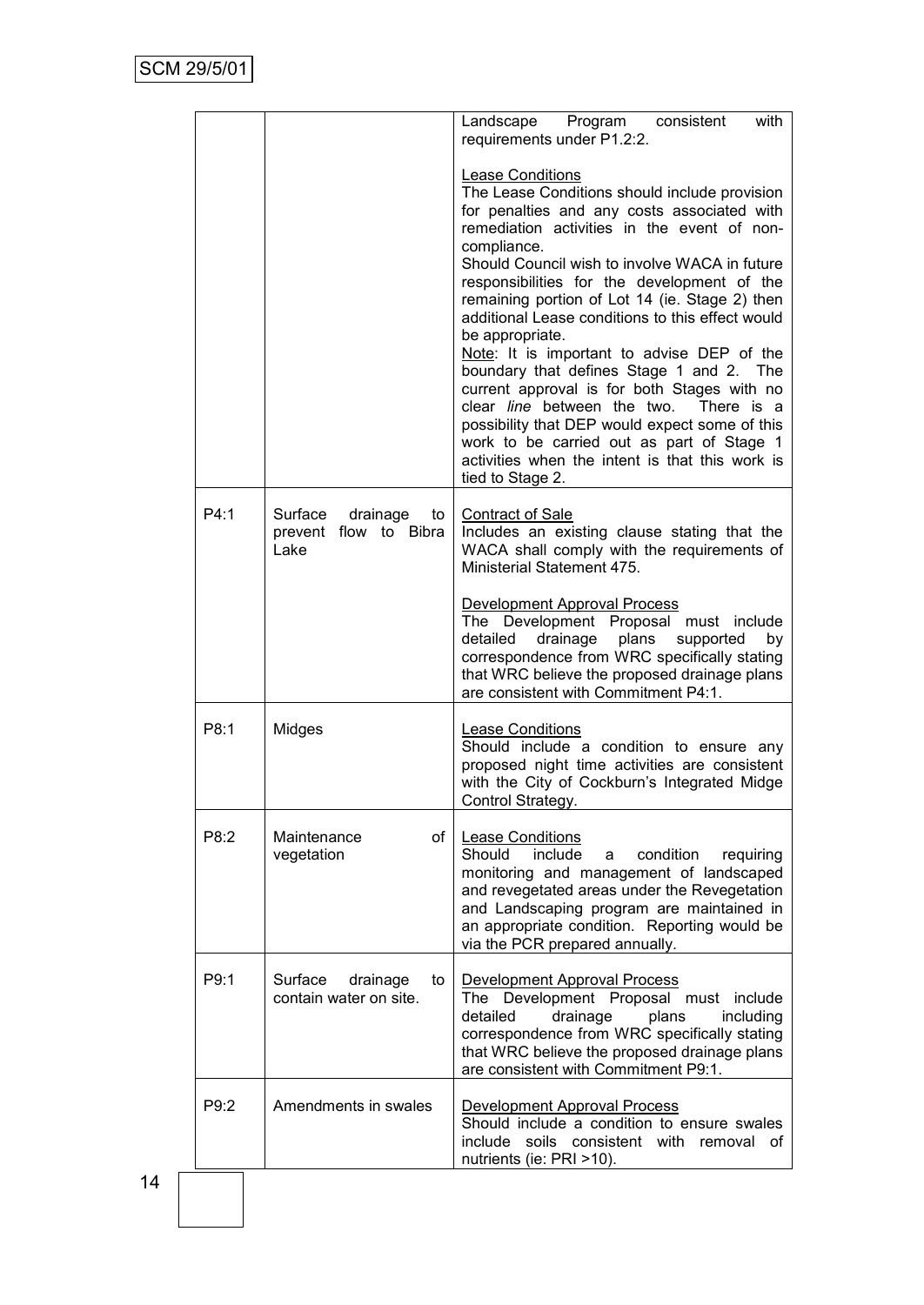| P9:3            | Plantings in swales                                                                              | Development Approval Process<br>Should<br>include a<br>condition<br>to<br>ensure<br>appropriate species of sedge, shrub and<br>wetland plants are established in the swales to<br>help remove nutrients from stormwater. The<br>developer (in this case WACA) should be<br>required to demonstrate the species selected<br>are consistent with current advice from WCS.<br>Ensure the species of plants selected are<br>consistent with WRC publications and general<br>advice.       |
|-----------------|--------------------------------------------------------------------------------------------------|---------------------------------------------------------------------------------------------------------------------------------------------------------------------------------------------------------------------------------------------------------------------------------------------------------------------------------------------------------------------------------------------------------------------------------------------------------------------------------------|
| P9:4            | Management<br>of I<br>drainage<br>water<br>from<br>Adventure World<br>and<br><b>Forrest Road</b> | Development Approval Process<br>The Development Proposal must include<br>detailed drainage plans that are consistent<br>correspondence from<br>with<br>the<br>City of<br>Cockburn to the DEP dated 5 October 2000<br>regarding management of this drainage water.                                                                                                                                                                                                                     |
| P <sub>11</sub> | Provision of adequate<br>car parking                                                             | Development Approval Process<br>The Development Proposal must include<br>detailed plans that are consistent with the site<br>plan approved by the DEP (As per Appendix B<br>of the Brown & Root report).                                                                                                                                                                                                                                                                              |
| P <sub>13</sub> | <b>Community Consultation</b>                                                                    | <b>Development Approval Process</b><br>should<br>This<br>process<br>ensure adequate<br>consultation with the community when the<br>development approval is being considered<br>including:<br>Signage at the lot;<br>$\bullet$<br>Advertising in the local newspaper;<br>$\bullet$<br>Detailed plans being made available for<br>$\bullet$<br>perusal at council offices; and<br>Availability of appropriate Council staff to<br>$\bullet$<br>respond to 'over the counter' enquiries. |

\* *Extent of works is the area that will be disturbed during construction. The purpose of demarcating this area is to ensure contractors on the site are fully aware of where they are permitted to go. There should be no disturbance of any kind beyond this area.*

The report has reviewed the community concerns and has stated that they are generally unfounded, nevertheless some minor extra expenditure is recommended. Table 5.1 depicts the additional expenditure recommended to cover such activities as "Council Inspection of Works", "Community Consultation" and "Clearance of Outstanding Conditions." There is scope within the existing project budget to fund these activities due to the budget surplus. For example, Council's budget is \$172,450 and expenditure to date amounts to \$78,970, therefore there is sufficient surplus to cover the additional suggested expenditure of \$18,400.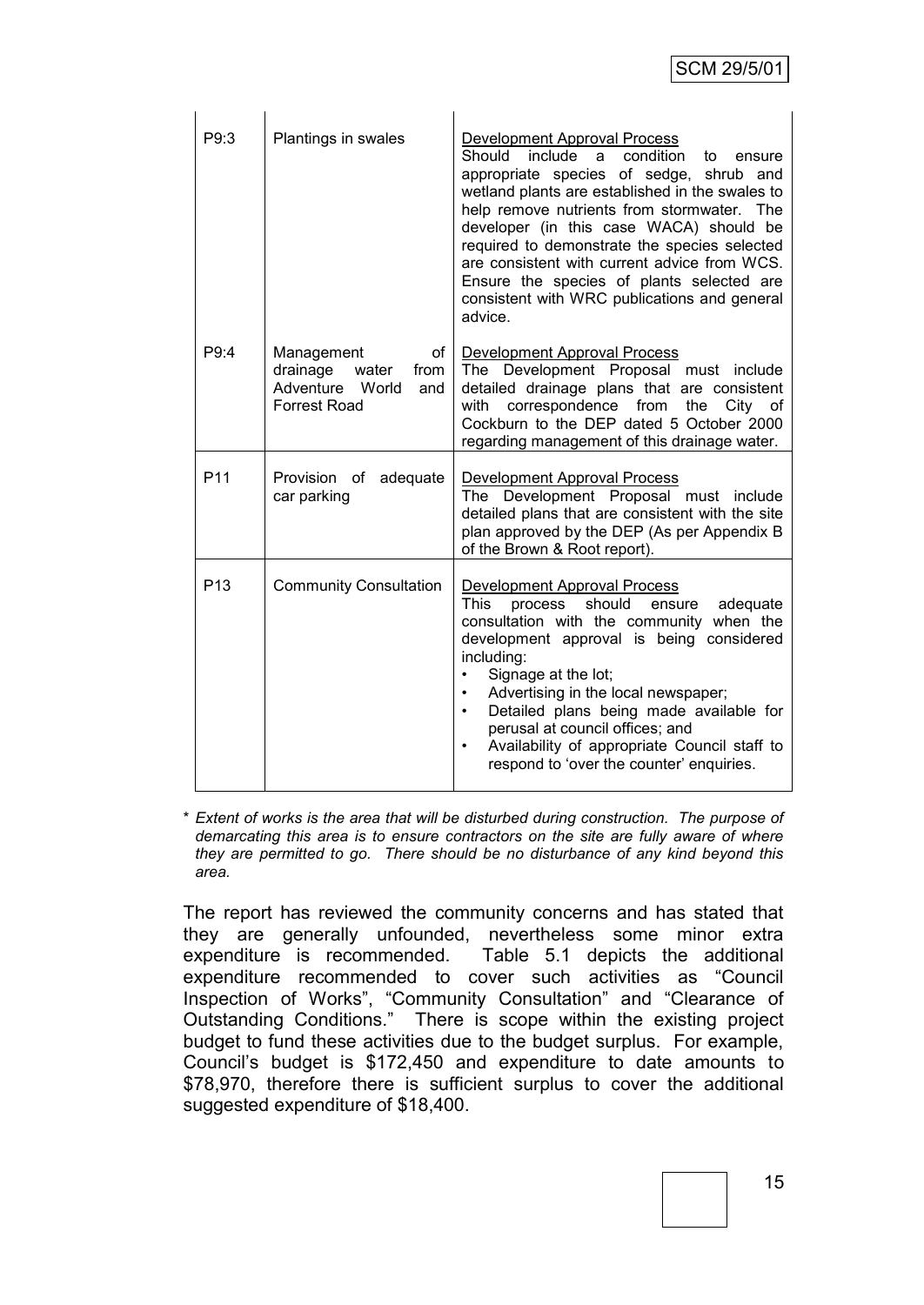The report briefly covers the legal position of the project and it makes reference to five primary legal issues regarding the project as follows:

- Proponent status and proponent responsibilities under the *Environmental protection Act (1986);*
- The ability of a proponent to transfer environmental requirements to third parties via contractual arrangements;
- Current status of the Contract of Sale of Lot 21 to the WACA;
- \* Implications for Council should the contract be binding and Council wish to withdraw; and
- The ability of Lease Conditions to effectively transfer financial risk associated with environmental issues to a third party.

Proponency – Council is the sole proponent, however there is a possibility that a joint proponency may exist in the future, subject to approval of the Minister.

Transfer of Environmental Requirements – it is possible to transfer the environmental requirements to the WA Croatian Association (Inc.) through mechanisms mentioned earlier in the report.

Contract of Sale – a legally binding Contract of Sale exists between Council and the WA Croatian Association (Inc.) and Council could be exposed to financial risk if it elects to withdraw from the contract.

Lease Conditions – it is possible to transfer financial risk associated with environmental issues related to the establishment and operation of the soccer playing facilities to the WA Croatian Association.

Turning now to the letter dated 28 March 2001, from the WA Croatian Association (Inc.), in which Council was requested to release \$70,000 of the Association's funds. Council does not hold such an amount – details are provided below. It is true that the Association has paid to Council the amount of \$152,487.00 and this amount is made up as follows.

| Payment of Deposit - Lot 21                   | \$10,000.00* |
|-----------------------------------------------|--------------|
| Contribution to the preparation of additional | \$16,924.00* |
| documents to facilitate EPA process           |              |
| <b>Contributions to Works</b>                 | \$125,563.00 |
|                                               |              |
| TOTAL                                         | \$152,487.00 |
|                                               |              |

*\*These amounts are non-refundable.*

WACA Subdivisional Works Program Costs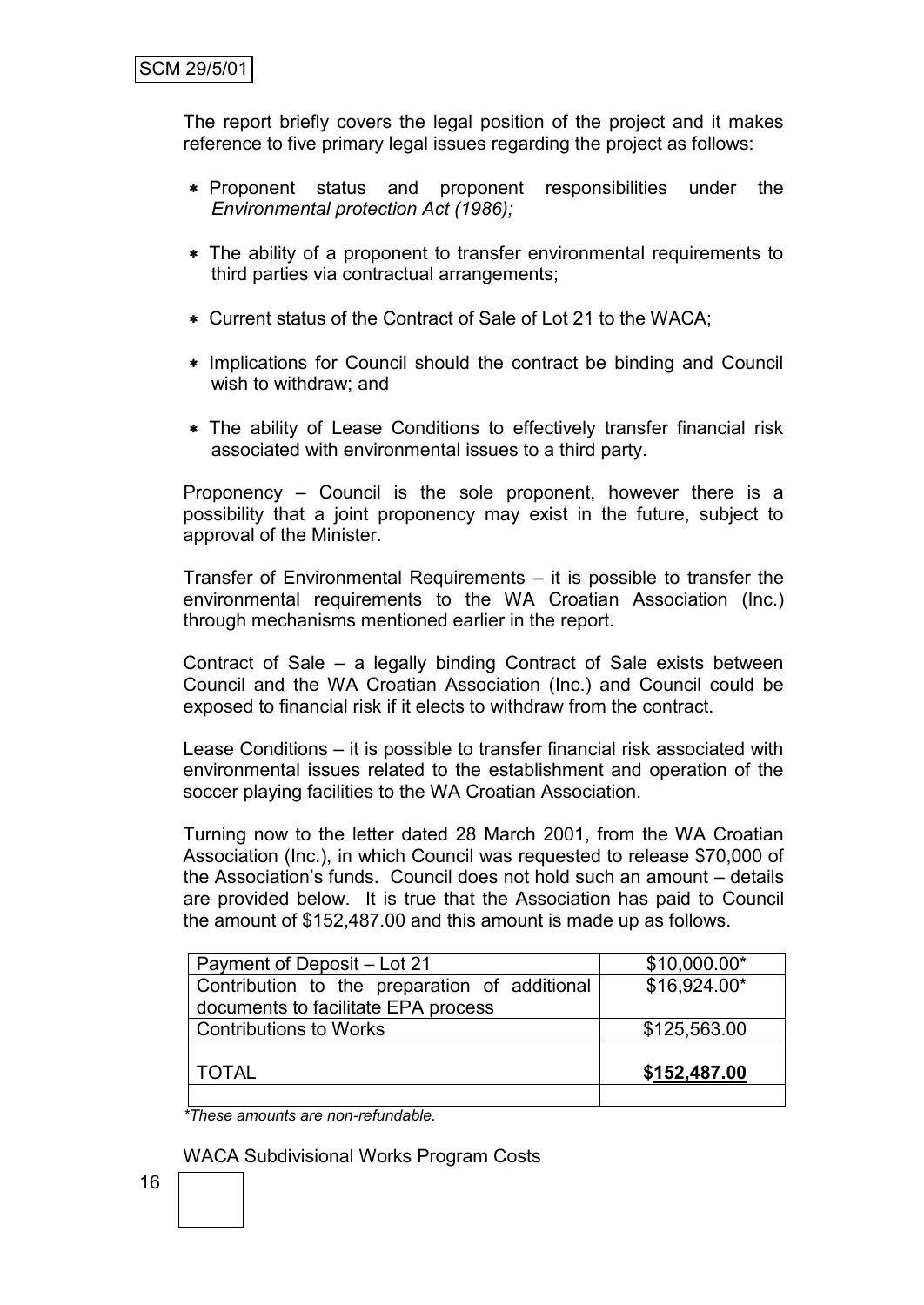|                             | <b>Contribution</b><br>Paid | <b>Amount</b><br><b>Spent</b> | <b>Balance</b> |
|-----------------------------|-----------------------------|-------------------------------|----------------|
|                             |                             | S                             | S              |
| Electricity                 | 21,813                      | 13,763                        | 8,050          |
| Sewerage                    | 34,000                      | 28,678*                       | 5,322          |
| Water                       | 65,000                      | 64,891                        | 109            |
| <b>Headwork Charges</b>     | 4,000                       | 4,445                         | (445)          |
| <b>Headwork</b><br>Drainage | 750                         | 3,456                         | (2,706)        |
| Charges                     |                             |                               |                |
| <b>Legal Fees</b>           | Nil                         | 1,442                         | (1, 442)       |
| <b>Survey Costs</b>         | <b>Nil</b>                  | 2,773                         | (2,773)        |
|                             |                             |                               |                |
|                             | 125,563                     | 119,448                       | 6,115          |
|                             |                             |                               |                |

*\* Contained within this amount is the sum of \$27,2000 being the Association's financial commitment to the bank guarantee. Therefore, the sum of \$27,200 and the surplus of \$6,115 equals \$33,315.*

# **Strategic Plan/Policy Implications**

Key Result Area *Managing Your City* refers.

# **Budget/Financial Implications**

As pert he Business Plan previously adopted by Council.

# **Implications of Section 3.18(3) Local Government Act, 1995**

Nil.

# **1145. (AG Item 9.3) (scm1\_5\_2001) - LEGAL ARRANGEMENT FOR LEASE OF LOT 22 PROGRESS DRIVE, BIBRA LAKE - WA CROATIAN ASSOCIATION (INC.) (1100231) (LJCD) (ATTACH)**

### **RECOMMENDATION**

That the City of Cockburn and the WA Croatian Association (Inc.) enter into a legal arrangement at the cost of the Association whereby if the lease for Lot 22 Progress Drive is not taken up by the Association and that Lot 22 is transferred or leased to a third party by the City the third party would be required to pay to the WA Croatian Association (inc.):

- (1) half of the current cost of the land on which the access road to Lot 21 Progress Drive is situated;
- (2) half of the current cost of constructing the access road; and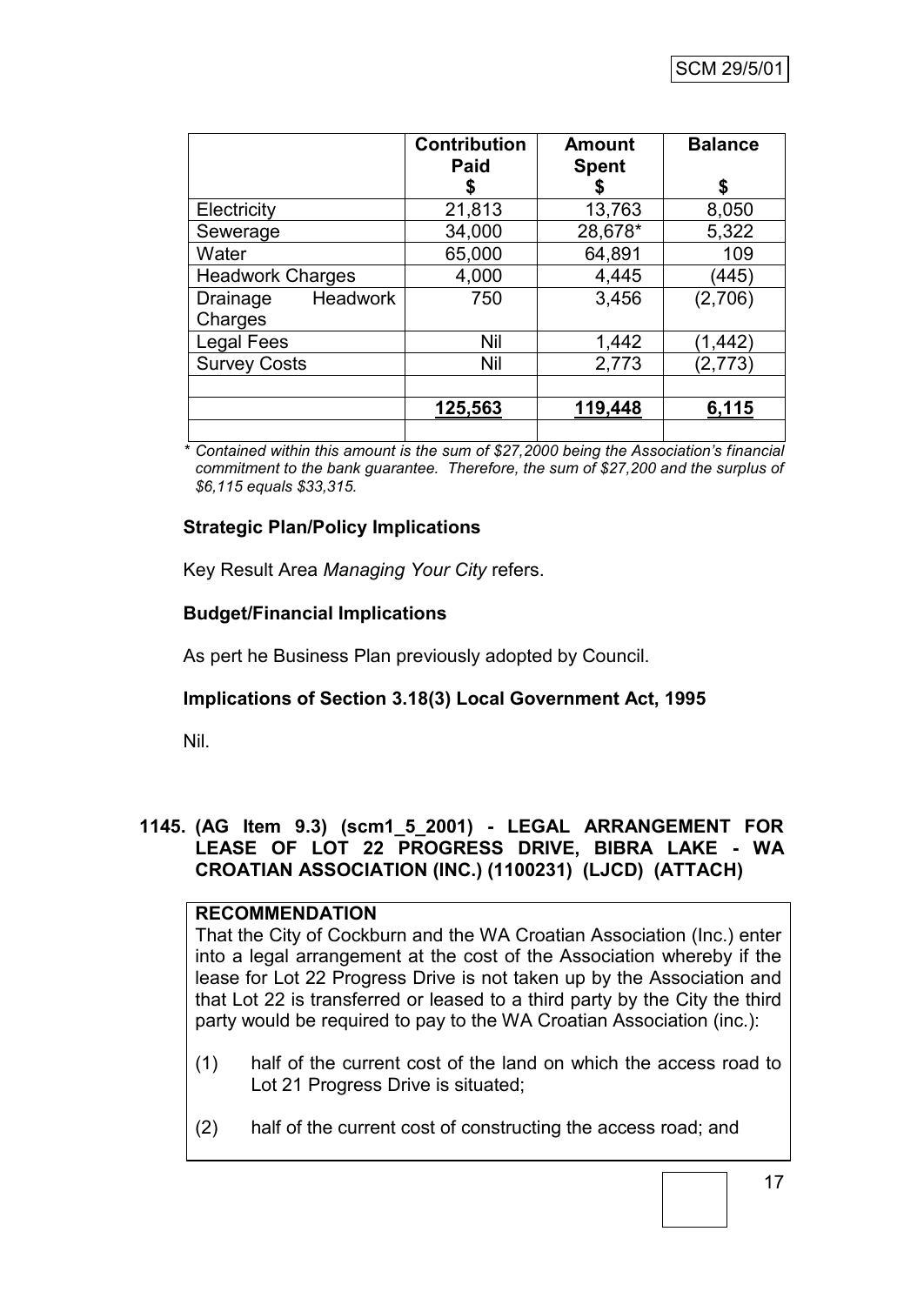(3) half of the maintenance cost for the access road.

# **COUNCIL DECISION**

MOVED Deputy Mayor Graham SECONDED Clr Allen that the City of Cockburn and the WA Croatian Association (Inc.) not enter into a legal arrangement at the cost of the Association whereby if the lease for Lot 22 Progress Drive is not taken up by the Association and that Lot 22 is transferred or leased to a third party by the City the third party would be required to pay to the WA Croatian Association (inc.):

- (1) half of the current cost of the land on which the access road to Lot 21 Progress Drive is situated;
- (2) half of the current cost of constructing the access road; and
- (3) half of the maintenance cost for the access road.

**CARRIED 8/2**

# **Explanation**

It was considered that when Lot 21 was purchased by the WACA, it was fully known that the WACA was purchasing the freehold land with an encumbrance on it. Although this was eventually to be an asset to the WACA, at the same time it was made aware that there was also a liability. When the contract of sale was carried out, the WACA was fully informed of the conditions that were imposed at that time.

### **Background**

N/A

### **Submission**

N/A

# **Report**

A meeting was held on the 18 May 2001 between four representatives of the WA Croatian Association (Inc.), the Mayor and officers of Council. The purpose of the meeting was to discuss the issues and outcome schedule prepared in relation to Lot 14 Progress Drive, Bibra Lake. During the meeting the President of Club, Mr V Jackovich asked; what if the Club did not take up the lease for Lot 22 Progress Drive, then Council decide to transfer or lease Lot 22 to a third party, could the Club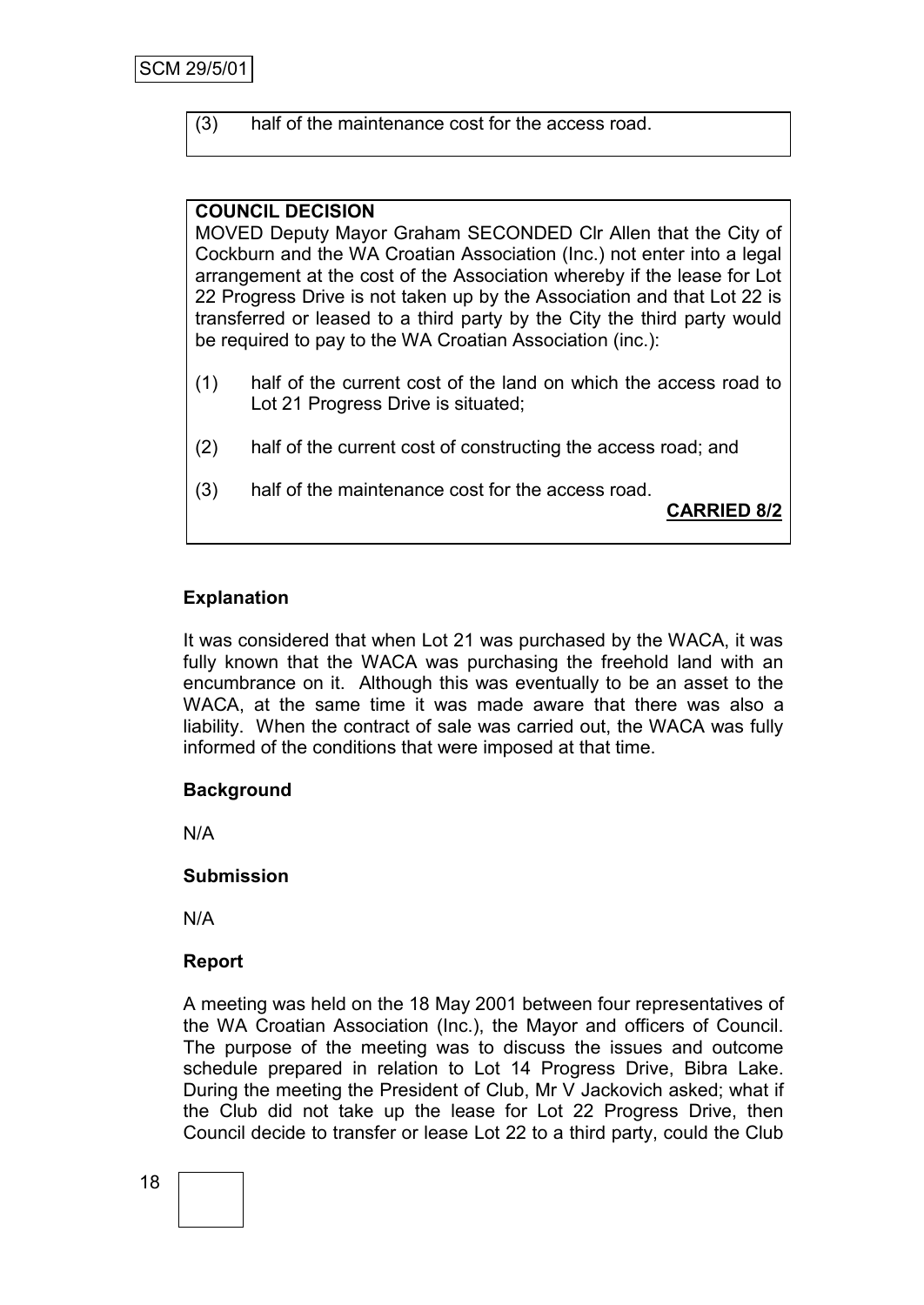be compensated for its costs associated with the construction of the access road to Lot 21 Progress Drive by the third party.

Lot 22 Progress Drive was created with its own battle-axe access from Progress Drive. This course of action was taken to create a separate Certificate of Title for the Lot in case the Association decided to exercise its rights under the proposed lease to purchase Lot 22 Progress Drive. If such an arrangement was not put in place and the Association did decide to purchase Lot 22 Progress Drive then a fresh application to subdivide in respect to Lot 22 would have to be lodged because there was no access to the Lot. However, it would be a condition of the lease that the access road to Lot 22 Progress Drive from Progress Drive is not to be constructed because of the possible damage to the Moreton Bay fig trees on Pt Lot 14 Progress Drive. Therefore, Council decided that a right-of-way be registered over the access road to Lot 21 Progress Drive to provide access to Lot 22 Progress Drive.

The extent of the legal arrangement under consideration is shown in the attached diagram.

## **Strategic Plan/Policy Implications**

N/A

### **Budget/Financial Implications**

N/A

# **Implications of Section 3.18(3) Local Government Act, 1995**

Nil.

### **1146. (AG Item 10.1) (scm1\_5\_2001) - RESOLUTION OF COMPLIANCE (Section 3.18(3), Local Government Act 1995)**

### **COUNCIL DECISION**

MOVED Clr Allen SECONDED Clr Waters that Council is satisfied that resolutions carried at this Meeting and applicable to items concerning Council provided services and facilities, are:-

- (a) integrated and coordinated, so far as practicable, with any provided by the Commonwealth, the State or any public body;
- (b) not duplicated, to an extent Council considers inappropriate, services or facilities as provided by the Commonwealth, the State or any other body or person, whether